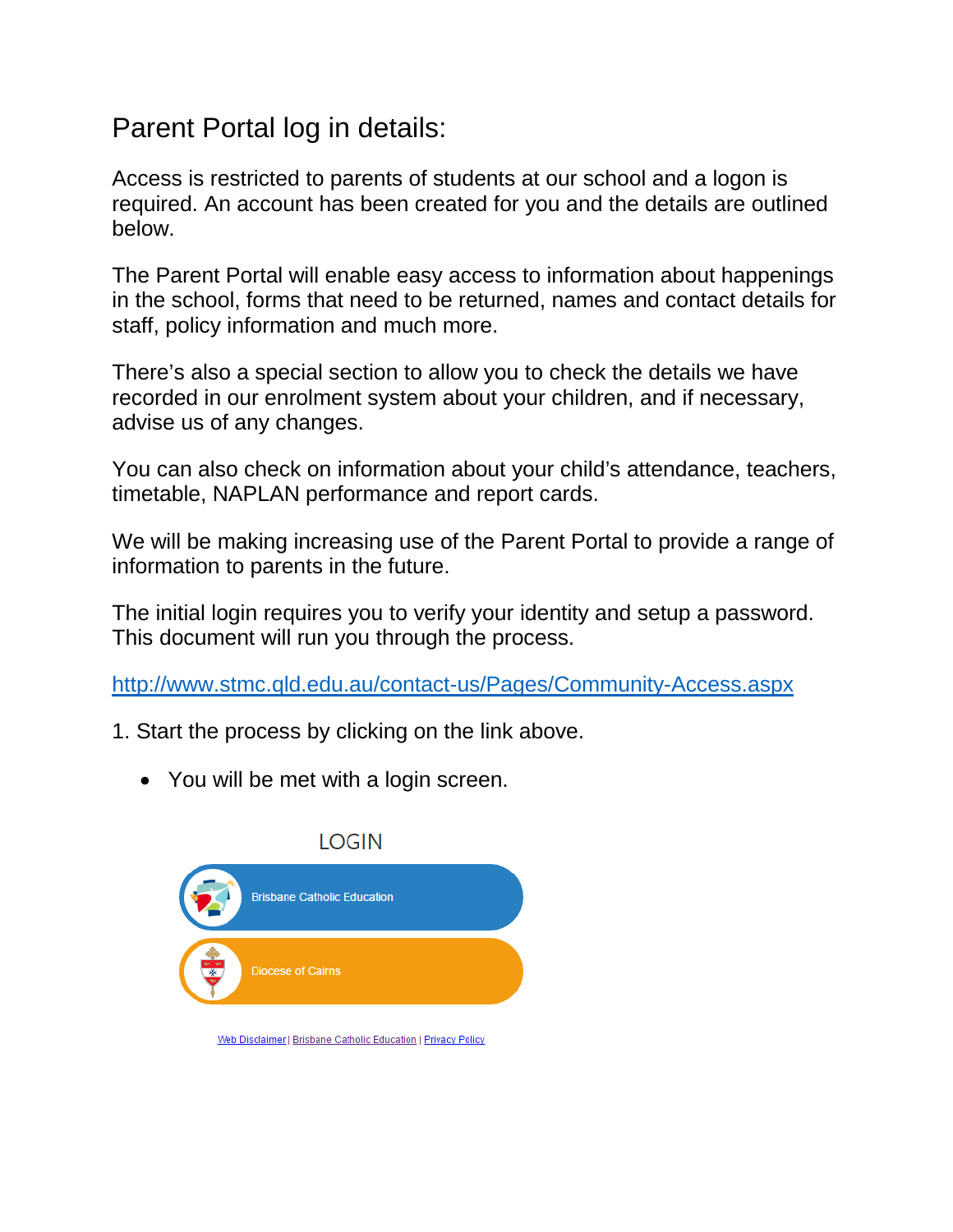- 2. Select **Brisbane Catholic Education** and select
	- Forgotten Password/First-Time Login



3. Select the link under the Parents heading titled

## **Choose your own password online - in the Parents Section**

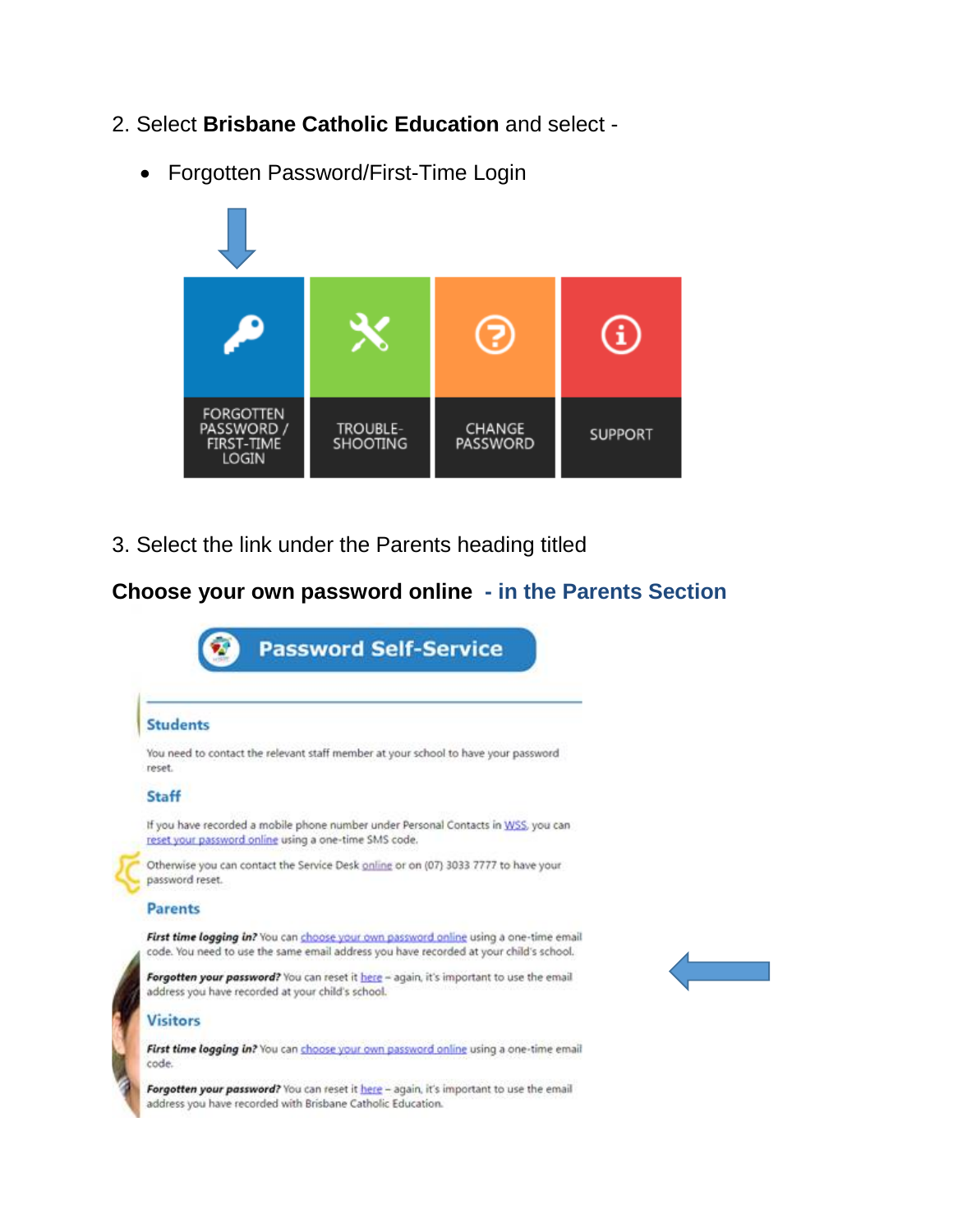4. Enter the personal email address that you have provided to the school and click Next.



5. Check your email for a security code and enter the corresponding security code in the screen that follows and click Next.



## **Verify Your Identity: Email Verification**

Enter your security code below. A security code was sent to the email address registered with Brisbane Catholic Education.

| Security Code: |  |
|----------------|--|
|                |  |
|                |  |